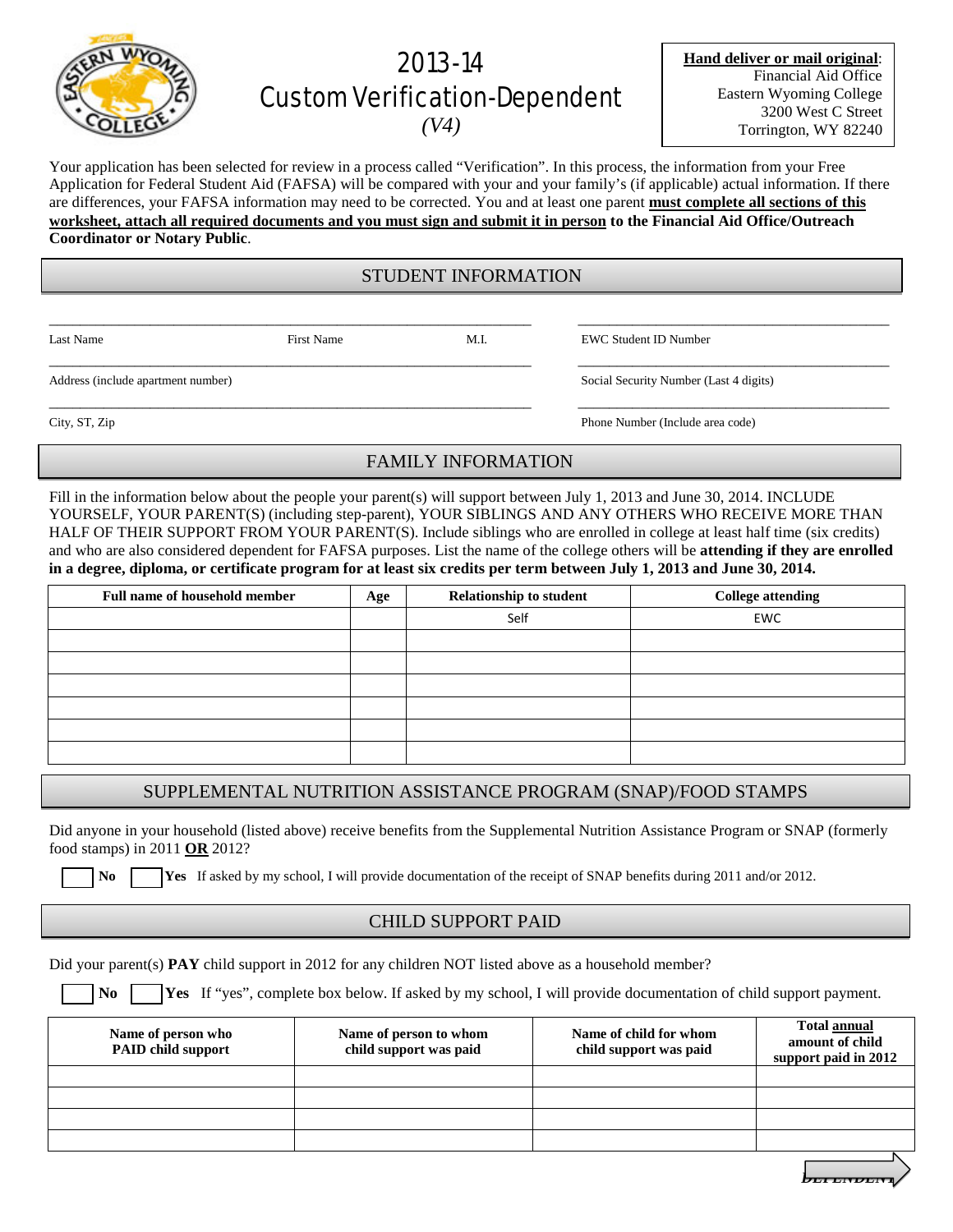#### HIGH SCHOOL COMPLETION STATUS

Please provide ONE of the following documents that indicate your high school completion status when you will begin college in 2013

2014 and submit it with this form and any other documentation requested.

- $\Box$  A copy of your high school diploma.
- $\Box$  Your final official high school transcript that shows the date when the diploma was awarded.
- $\Box$  Your official General Educational Development (GED) certificate or GED transcript.
- $\Box$  An official academic transcript that indicates you successfully completed at least a two-year program that is acceptable for full credit toward a bachelor's degree. *Please note: Credits transferred in from previous institutions attended may affect your maximum time frame calculation as defined in EWC's Satisfactory Academic Progress Policy.*
- $\Box$  If you were home schooled in Wyoming, a copy of your transcript or the equivalent, signed by a parent or guardian, along with EWC's *Completion of Secondary Education Form for Home Schooled Students.*
- $\Box$  If you were home schooled in another state and your state requires home schooled students to obtain a secondary school completion credential for home school (other than a high school diploma or its recognized equivalent), a copy of that credential.

If you are unable to obtain any of the forms of documentation listed above, please contact the Financial Aid Office.

#### CERTIFICATIONS AND SIGNATURES

By signing this worksheet, we certify that all of the information reported is complete and correct. We also acknowledge that we have read and agree to comply with all verification policies as stated by EWC. **Failure to submit information in a timely fashion may result in the application being filed as inactive** with no further consideration and no federal aid for the academic year. Student and one parent must sign:

*Student's signature Date Parent's signature Date*

\_\_\_\_\_\_\_\_\_\_\_\_\_\_\_\_\_\_\_\_\_\_\_\_\_\_\_\_\_\_\_\_\_\_\_\_\_\_\_\_\_\_\_\_\_\_\_\_ \_\_\_\_\_\_\_\_\_\_\_\_\_\_\_\_\_\_\_\_\_\_\_\_\_\_\_\_\_\_\_\_\_\_\_\_\_\_\_\_\_\_\_\_\_\_\_

*WARNING: If you purposely give false or misleading information on this worksheet, you may be fined, sentenced to jail, or both.*

COMPLETE ATTACHED FORM ALSO—READ DIRECTIONS CAREFULLY

*DEPENDENT*